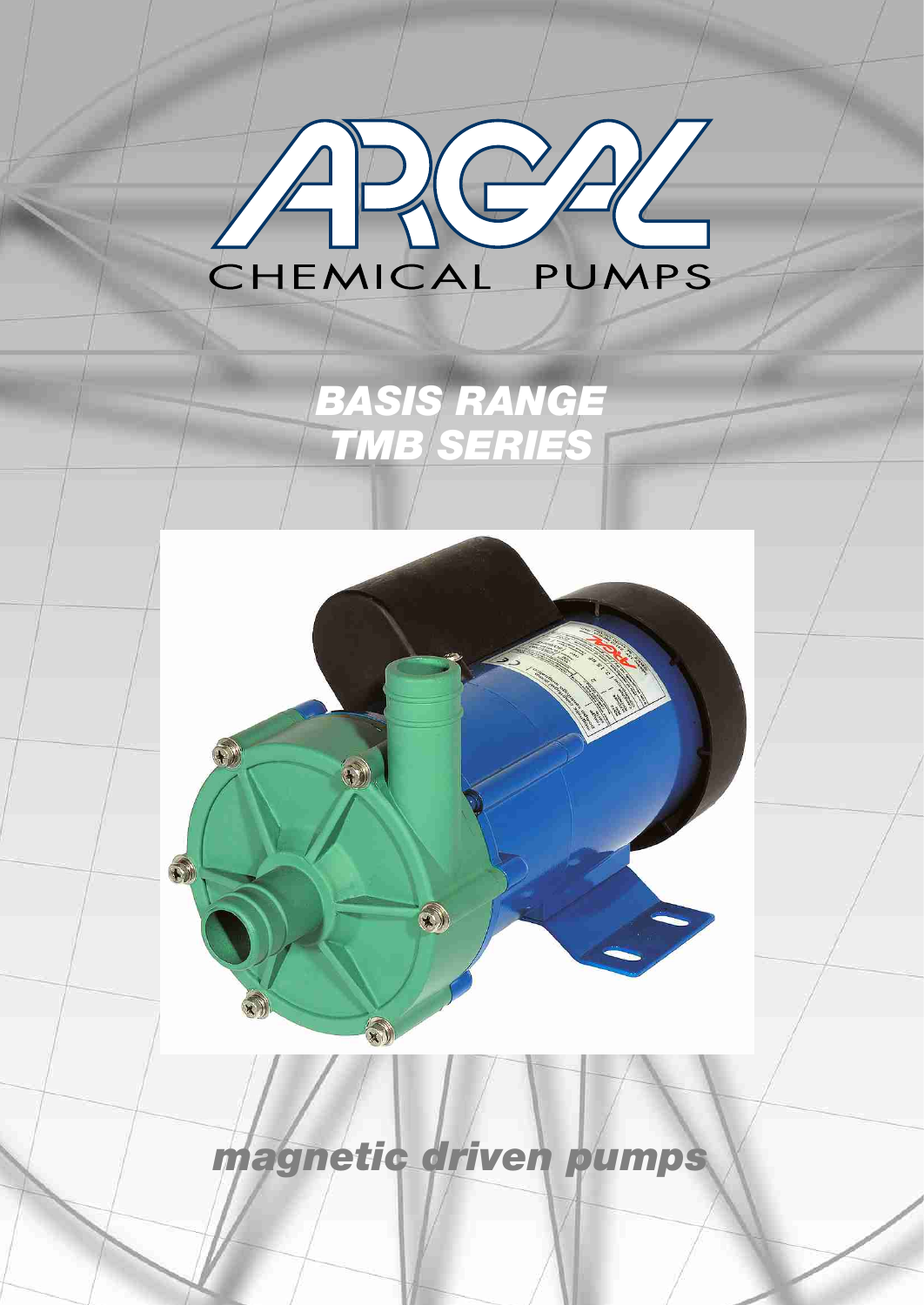

<sup>1</sup> *BASIS TMB*

The range of TMB pumps includes five models to deliver flows from 15 to 70 l/min.

## **EXCEPTIONAL CORROSION RESISTANCE**

It is made entirely of thermoplastics with outstanding chemical and mechanical resistance namely glassfibre reinforced polypropylene (GFR/PP). Ceramics for the spindle, reinforced PTFE for the bearings and FKM for the OR gasket, are the materials used for the pieces in contact with the liquids pumped.

### **PRINCIPLE OF OPERATION:**

The drive magnet, outside the casing and keyed on the spindle, drives the magnetic impeller inside the hermetic casing. In this way, the traditional shaft seal and the consequent leakage problems are eliminated.

So there is no corrosion of the outer parts (motor and bearings) in the environment.

Compact dimension, low noise, absence of seal device make these pumps ideal for application in any place or plant and can be incorporated into sophisticate equipment or "clean" environment.



### **CONSTRUCTION**

- The drive magnet assembly hauls ferrite magnets, revolves outside the rear casing and drives the impeller magnetically.
- The volute casing is a monolithic injection moulded part made of glass reinforced polypropylene with encapsulated front spindle bearing; the connections can be either hosed or screwed.
- The rear casing is made by the same process and the thermoplastic material of the front casing and hosts the rear spindle's bearing.
- The coupled volute casing and rear casing realise the leakage proof casing of the pump.
- The polypropylene impeller features built in ceramic spindle and ferrite magnets.

| TMB models           | 10              | $20 - 30 - 35 - 65$ |  |  |
|----------------------|-----------------|---------------------|--|--|
| Execution            | <b>WR</b>       | WR                  |  |  |
| Internal structure   | $N_1$           | $\mathbf{N}_1$      |  |  |
| Volute casing        |                 |                     |  |  |
| Rear casing          | GFR - PP        | GFR - PP            |  |  |
| Centrifugal impeller |                 |                     |  |  |
| Guide bushing        |                 | <b>GFR/PTFE</b>     |  |  |
| Spindle              | <b>CER</b>      | <b>CER</b>          |  |  |
| Thrust bush          | <b>GFR/PTFE</b> | <b>CER</b>          |  |  |
| OR gasket            | <b>FKM</b>      | <b>FKM</b>          |  |  |
| <b>Screws</b>        | Stainless steel | Stainless steel     |  |  |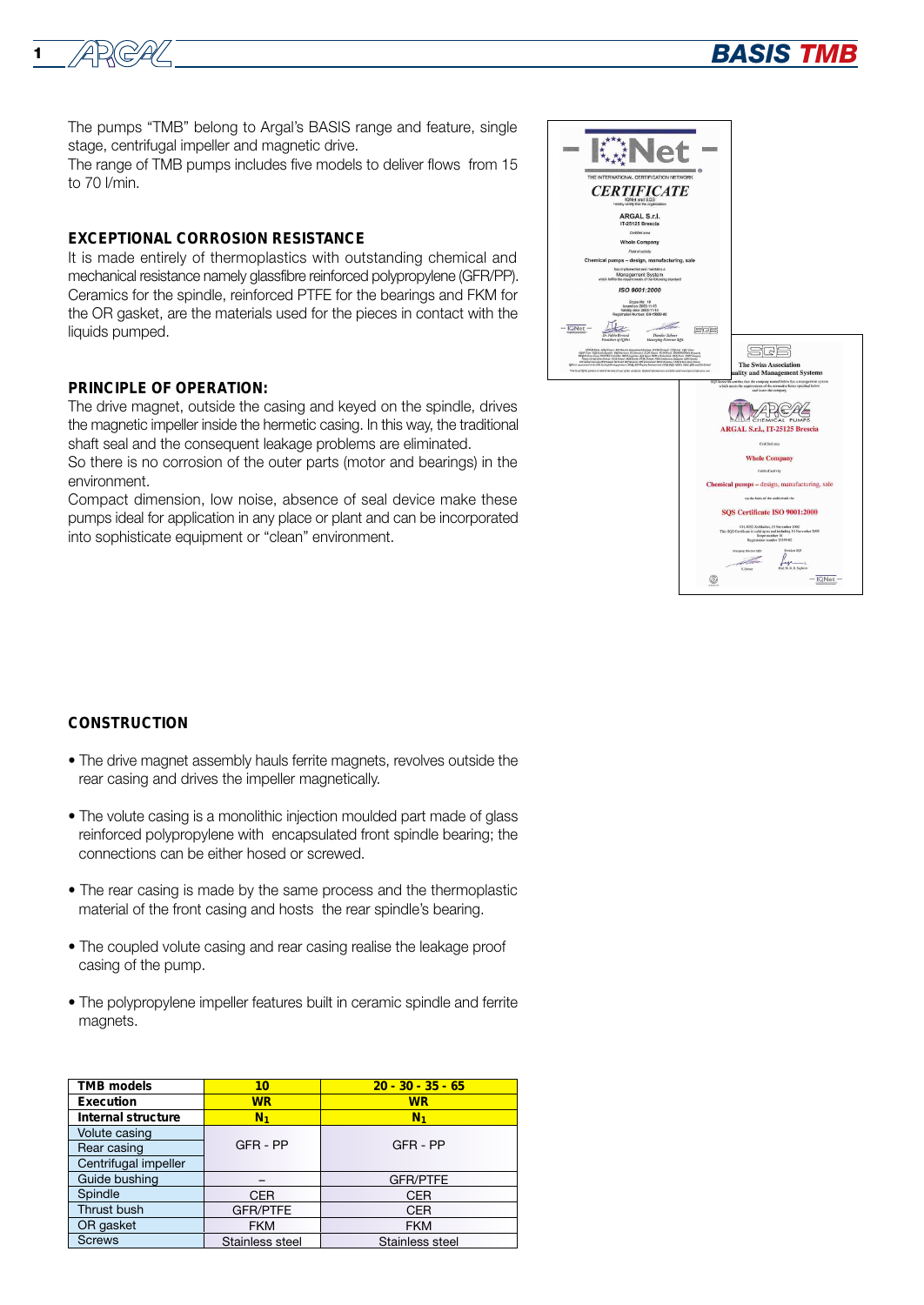



# **GENERAL PERFORMANCE CURVE**

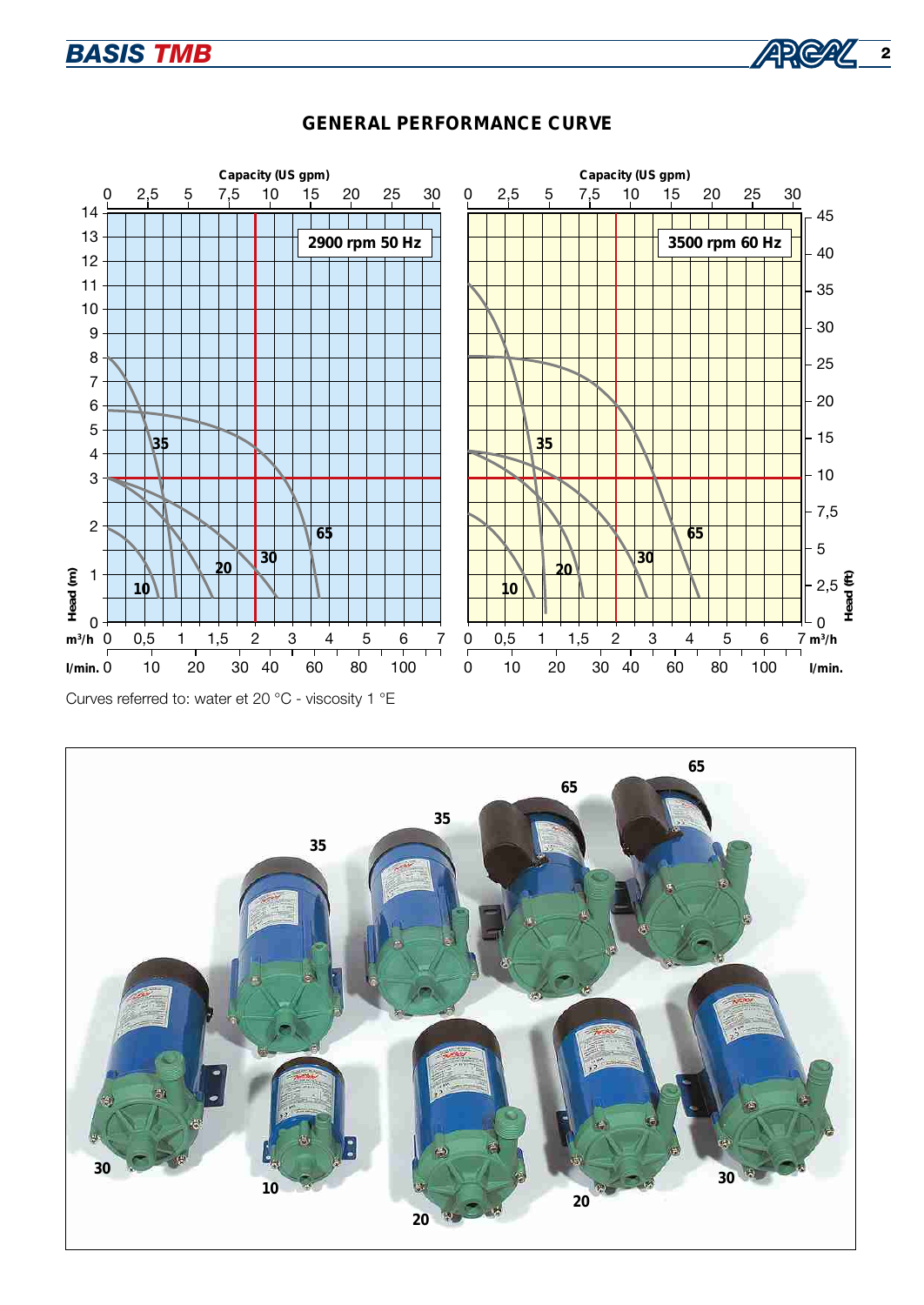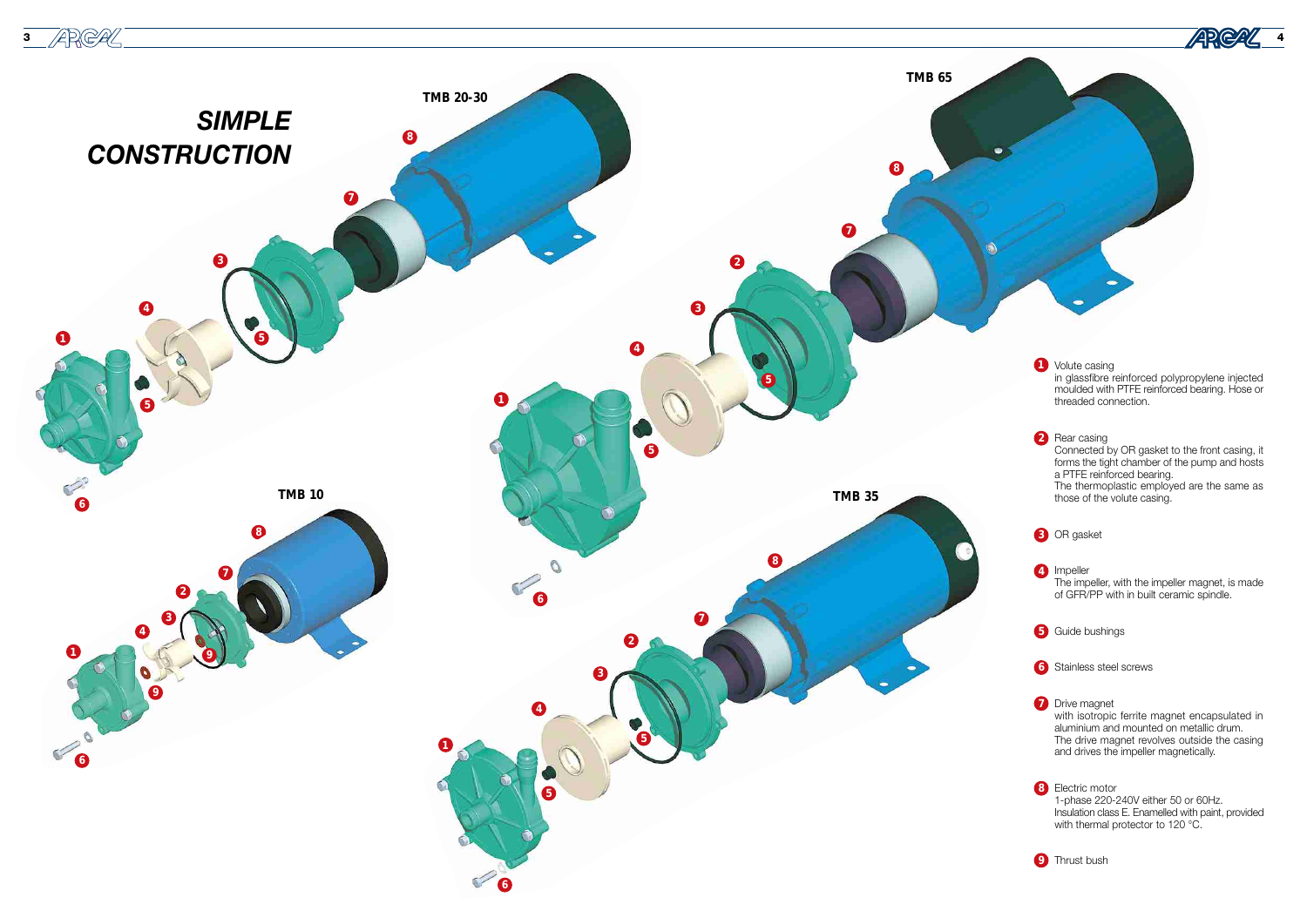



# **SPECIFICATIONS**

| <b>TMB</b>  |                             |                      | 10                          | 20                       | 30          | 35          | 65          |             |  |
|-------------|-----------------------------|----------------------|-----------------------------|--------------------------|-------------|-------------|-------------|-------------|--|
| Connections | Thread                      | $Ø$ inlet            | BSP / NPT                   | $\overline{\phantom{0}}$ | 3/4"        | 3/4"        | 1/2"        | 1"          |  |
|             |                             | $\varnothing$ outlet | BSP / NPT                   | $\overline{\phantom{0}}$ | 3/4"        | 3/4"        | 3/8"        | 1"          |  |
|             | Hose                        | $Ø$ inlet            | mm                          | 14                       | 18          | 20          | 18          | 26          |  |
|             |                             | $\varnothing$ outlet | mm                          | 14                       | 17          | 20          | 18          | 26          |  |
| Motor       | Power IN                    | $(50 / 60$ Hz)       | W                           | 25/21                    | 29/39       | 57/73       | 57/73       | 97/134      |  |
|             | $(50 / 60$ Hz)<br>Power OUT |                      |                             | 8/7                      | 15/21       | 30/43       | 30/43       | 63/87       |  |
|             | <b>Phases</b><br>No.        |                      |                             |                          |             |             |             |             |  |
|             | Std voltage<br>٧            |                      |                             | AC 220~240 - 50/60Hz     |             |             |             |             |  |
|             | Current                     | $(50 / 60$ Hz)       | $\mathsf{A}$                | 0,12/0,10                | 0,13/0,18   | 0.24 / 0.36 | 0.24 / 0.35 | 0,45/0,63   |  |
|             | Speed                       | $(50 / 60$ Hz)       | r.p.m.                      | 2700 / 3200              | 2800 / 3200 | 2700 / 3100 | 2700 / 3100 | 2800 / 3300 |  |
| Pump        | Max head                    | (50/60Hz)            | M                           | 1,8/2,2                  | 3,0/4,0     | 3,4/4,5     | 8.0 / 11.0  | 6,0/8,2     |  |
|             | Max capacity                | (50/60Hz)            | L/min                       | 12/14                    | 21/25       | 41/45       | 16/18       | 62/70       |  |
|             | Weight<br>Kg                |                      |                             | 0,9                      | 2,2         | 3           | 3           | 5           |  |
|             |                             |                      |                             |                          |             |             |             |             |  |
| ma en       |                             |                      | $1$ $\Omega$ $\overline{1}$ | $0$ $0$ $11$ $*$         | $0.011*$    | $QFTI*$     | $OFTI$ *    |             |  |

| <b>TMB</b>                                      | $10\mathrm{U}$                                        | זהפ<br>50 L |  |  |  |
|-------------------------------------------------|-------------------------------------------------------|-------------|--|--|--|
| $\cdot$ .<br>`ompliant<br>regulation<br>◡◡<br>. | CDH<br>0 <sup>n</sup><br>AC<br>$\cdots$<br>' ⊓∠<br>oυ |             |  |  |  |

# **OPERATING LIMITS**

- The admitted temperature of the liquid pumped is from 0 to 60 °C.
- The max viscosity up to 20 cPt.
- The specific weight not above 1,1 Kg/dm<sup>3</sup> (at the max flow).
- The environmental temperature between 0 and 45 °C.

## **WARNINGS**

- TMB pumps do not run dry and have to be flooded.
- Pumping dirty liquid or liquid containing abrasive solids in suspension may reduce the operating life and/or impair the performances of these pumps.

# **MAIN APPLICATIONS**

| Storage batteries manufacturer |
|--------------------------------|
| Electroplating                 |
| Silver recovery                |
| Metalwork machinery            |
| Descaling                      |
| Fungicide and pesticide        |
| Solar systems                  |
| Laser systems                  |
| Boats mounted refrigerator     |
|                                |

**Refrigerator** Ice making machines Beverage vending machine Corrosive chemical solutions Toxic liquid Sea Water Pure water (demineralised water) Chemicals to preserve food **Laundry** 

# **PUMP IDENTIFICATION LABEL**

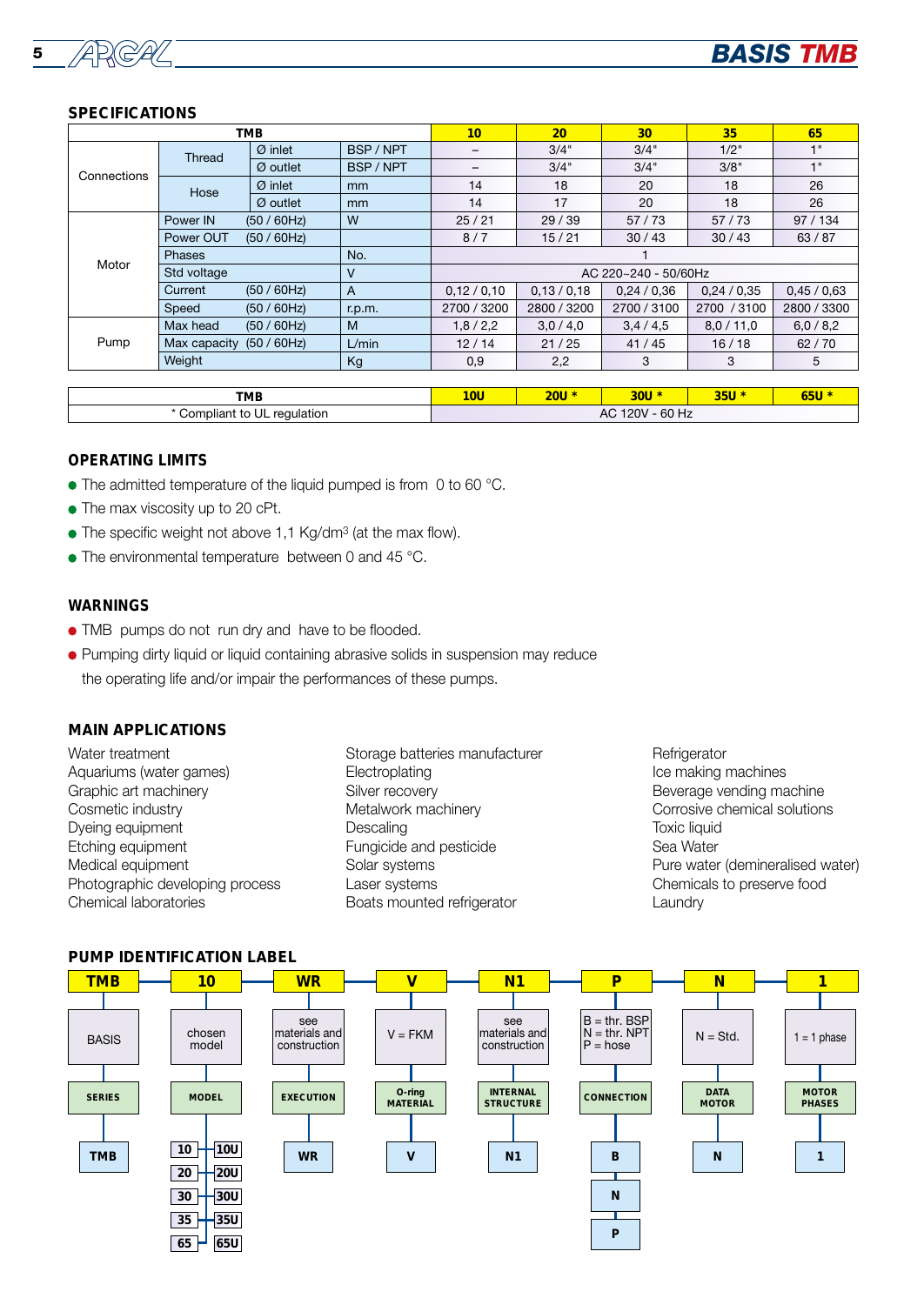







# **SPECIFICATIONS**

| <b>TMB</b>   | 10                       | <b>20</b> | 30    | 35    | 65    |
|--------------|--------------------------|-----------|-------|-------|-------|
| a1           | 31                       | 37        | 48    | 34    | 62    |
| h1           | 45                       | 55        | 60    | 60    | 67    |
| h2           | 47                       | 74        | 75    | 75    | 84    |
| $\mathbf{L}$ | 100                      | 181       | 206   | 206   | 222   |
| m1           | 16                       | 30        | 40    | 40    | 40    |
| M            | 30                       | 50        | 64    | 64    | 68    |
| n1           | 78                       | 70        | 100   | 100   | 120   |
| $\mathbf N$  | 90                       | 92        | 120   | 120   | 144   |
| $\bf Q$      | 17                       | 30        | 32    | 40    | 45    |
| $\bf r$      | 46,5                     | 75        | 94    | 94    | 115   |
| ${\bf R}$    | 71                       | 90        | 90    | 90    | 115   |
| d x z        | Ø 5x4                    | $Ø$ 6x4   | Ø 8x4 | Ø 8x4 | Ø 8x4 |
| DeA          | $\overline{\phantom{m}}$ | 3/4"      | 3/4"  | 1/2"  | 1"    |
| DeM          | -                        | 3/4"      | 3/4"  | 3/8"  | 1"    |
| <b>DpA</b>   | 14                       | 18        | 20    | 18    | 26    |
| <b>DpM</b>   | 14                       | 17        | 20    | 18    | 26    |